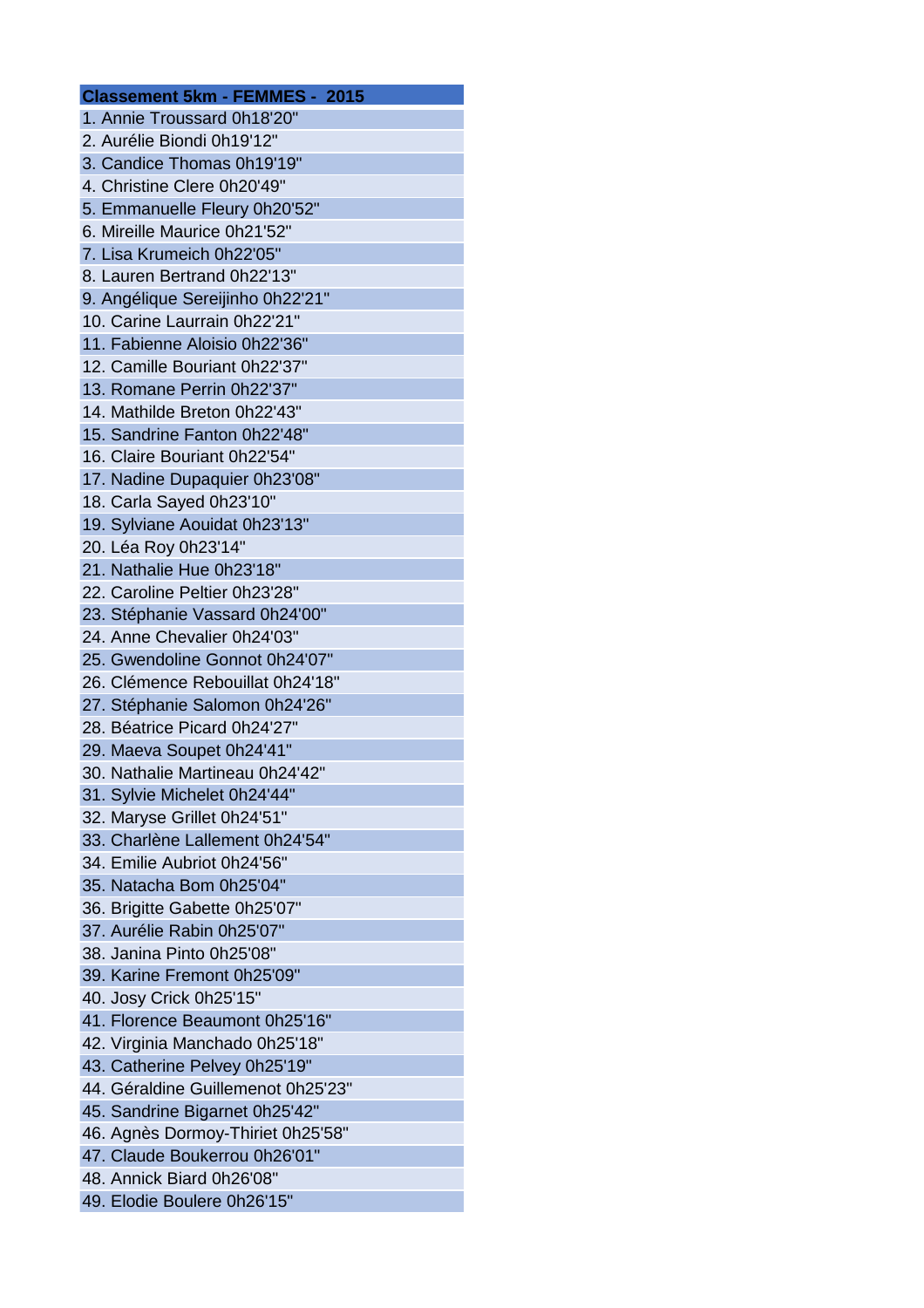50. Nelly Cragnaz 0h26'17" 51. Juliette Delattre 0h26'17" 52. Christine Huvelin 0h26'17" 53. Mylène Godfroy 0h26'18" 54. Sarah Hocquet 0h26'22" 55. Céline Mansano 0h26'23" 56. Loan Aubert 0h26'23" 57. Christine Froidurot 0h26'26" 58. Audrey-Charmelle Bernard 0h26'31" 59. Marie-Claudine Perrin 0h26'38" 60. Frédérique Courcambeck 0h26'40" 61. Coralie Caron 0h26'41" 62. Colette Bruand 0h26'41" 63. Simone Drouot 0h26'42" 64. Yannicke Grillot 0h26'43" 65. Estelle Barthomier 0h26'51" 66. Stéphanie Domy 0h26'52" 67. Jade Epistolin 0h26'58" 68. Emmanuelle Lamy 0h27'01" 69. Laetitia Epistolin 0h27'08" 70. Nathalie Coquet 0h27'19" 71. Johanna Goubet 0h27'29" 72. Nathalie Gagou 0h27'34" 73. Orlane Fontaine 0h27'35" 74. Charline Richard 0h27'37" 75. Corinne Leterrier 0h27'39" 76. Chantal Viollon 0h27'40" 77. Alexia Seguin 0h27'46" 78. Aurélie Lepee 0h27'50" 79. Nadine Ichana 0h28'02" 80. Cécile Baer 0h28'04" 81. Joannie Godart 0h28'11" 82. Carole Girard-Ponge 0h28'15" 83. Camille Deschamps 0h28'15" 84. Caroline Bouvignies 0h28'15" 85. Marie Francois 0h28'17" 86. Maud Pensier 0h28'18" 87. Géraldine Lafond 0h28'19" 88. Carine Boutinard 0h28'19" 89. Sylvie Flanet 0h28'22" 90. Estelle Verstraete 0h28'22" 91. Clémence Richard 0h28'22" 92. Myriam Vercez 0h28'23" 93. Sandrine Maitret 0h28'23" 94. Evelyne Claudon 0h28'24" 95. Katia Pelotte 0h28'30" 96. Elsa Perrinet 0h28'32" 97. Tiffany Poivre 0h28'33" 98. Anne Francois 0h28'34" 99. Sylvie Moreaud 0h28'35"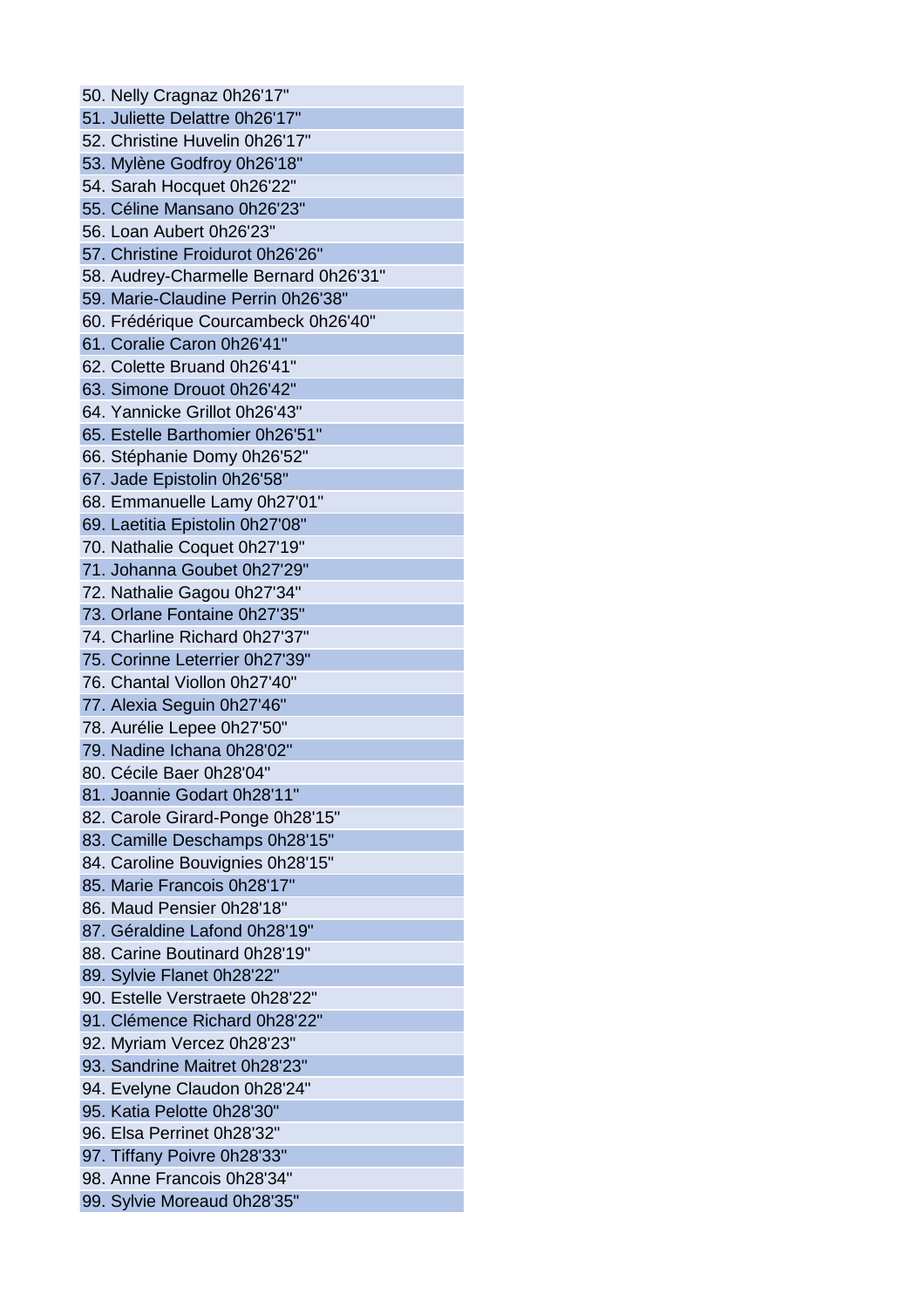100. Anne-Charlotte Michamble 0h28'36" 101. Denise Leclerc 0h28'38" 102. Marie-Laure Gence 0h28'40" 103. Colette Viville 0h28'46" 104. Caroline Jacquemard 0h28'48" 105. Stéphanie Perderiset 0h28'53" 106. Pauline Poz 0h28'54" 107. Aurélie Mata 0h28'56" 108. Patricia Cerdan 0h28'57" 109. Elisa Aguilar 0h29'00" 110. Orlane Fournez 0h29'01" 111. Michèle Gobet 0h29'02" 112. Corinne Aguilar 0h29'02" 113. Cécile Varoumas 0h29'03" 114. Angélique Clerc 0h29'06" 115. Laurence Danguis 0h29'06" 116. Audrey Delree 0h29'07" 117. Julie Bellot 0h29'08" 118. Camille Bertoux 0h29'08" 119. Annlyse Fanton 0h29'11" 120. Anne-Laure Pawka 0h29'12" 121. Stéphanie Feurtet 0h29'14" 122. Corinne Courtitarat 0h29'14" 123. Inconnu 0h29'15" 124. Marianne Feurtet 0h29'20" 125. Valérie Chevalier 0h29'27" 126. Tiphaine Fanoi 0h29'28" 127. Lucie Dalloz 0h29'28" 128. Amandine Jost 0h29'39" 129. Marie-Leora Decurey 0h29'41" 130. Denise Goudot 0h29'45" 131. Julie Evrard 0h29'49" 132. Brigitte Amiot 0h29'49" 133. Julie Langlet 0h29'49" 134. Ghislaine Le-Hyaric 0h29'54" 135. Pascaline Malgras 0h29'57" 136. Stéphanie Rebouillat 0h30'06" 137. Valérie Soyer 0h30'16" 138. Sylvie Chevrot 0h30'18" 139. Claudine Meuriot 0h30'20" 140. Séverine Molinot 0h30'22" 141. Patricia Beaulieu 0h30'29" 142. Marion Lefebvre 0h30'36" 143. Caroline Girard 0h30'44" 144. Florence Garry 0h30'44" 145. Laurine Thierry 0h30'45" 146. Rose Foulet 0h30'46" 147. Annick Pistre 0h30'56" 148. Nathalie Deschamps 0h30'57" 149. Katia Lonjaret 0h30'59"